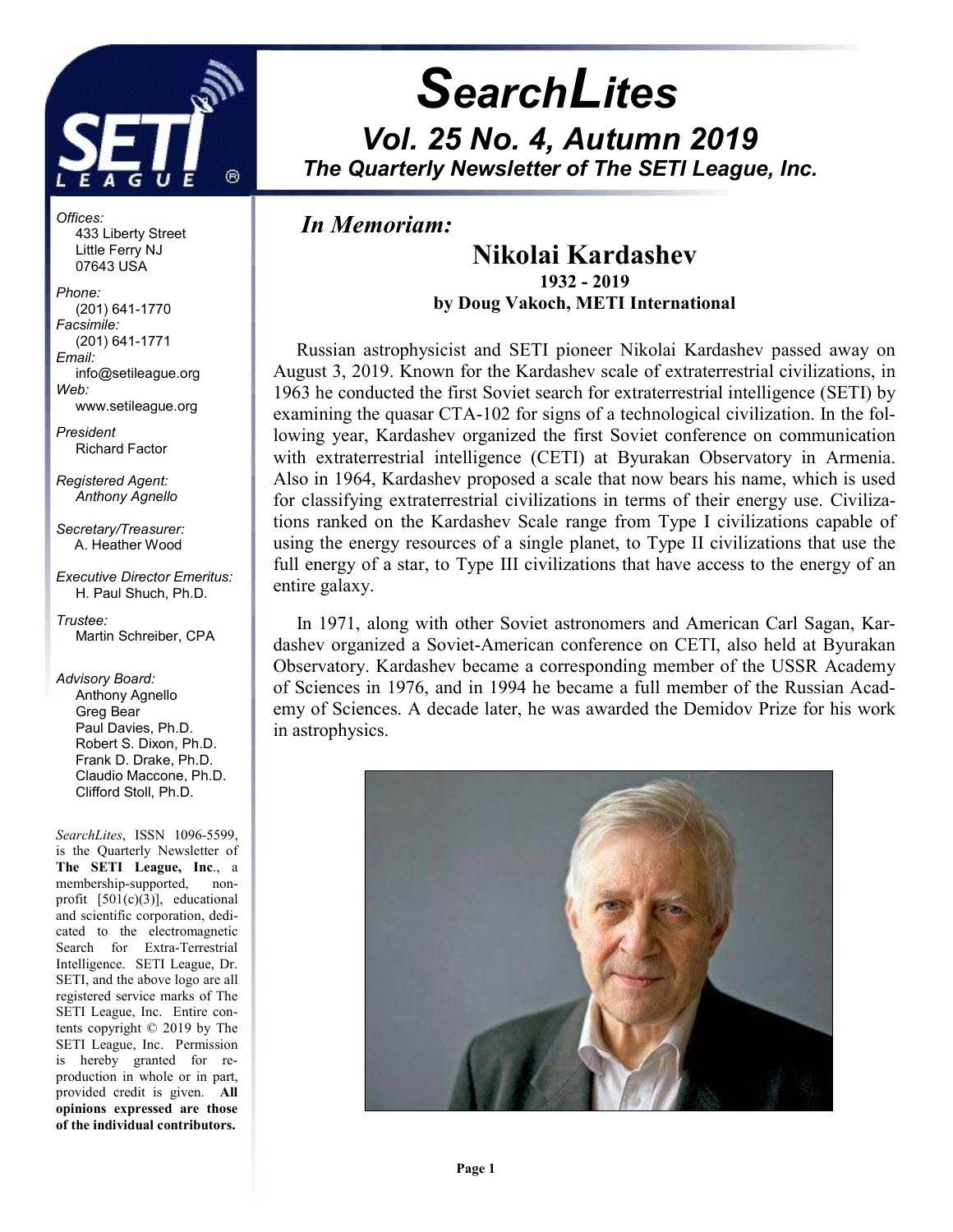### Guest Editorial

### Storming Area 51 by Seth Shostak, Senior Astronomer, SETI Institute

### From SETI Institute Journey eNewsletter, 1 August 2019, used by permission

 More than a million people say they want to scale the fences and assault Area 51, a top-secret Air Force installation hunkered down in the Nevada desert. Their hope is to see the aliens who are supposedly warehoused within. The blitz is scheduled for September 20, so mark your calendars.

 Or not. The idea for this effort was birthed on Facebook, and it was clearly intended as a joke. But so was Johnny Carson's 1973 claim that the U.S. was running out of toilet paper – an offhand attempt at humor that triggered a real shortage. So joke or no, the hordes might really show up at the closely guarded federal facility.

 BookMaker, an Internet betting site, is already weighing the odds of a tsunami of citizens storming the chain-links and, if they do, the chances that they'll find any aliens mothballed inside.

 It's all good fun (unless, perhaps, you're a security guard for the Air Force.) But should you go? And, really, is there any reason to believe that extraterrestrials are stacked up at Area 51?

 The Air Force says a citizen assault would be "dangerous" – a description perfectly chosen to encourage those who believe that what goes on at this hush-hush base is both suspect and probably malevolent. Signs posted around Area 51 somberly note that trespassing will be dealt with harshly, and that deadly force is authorized – as if you'd care whether or not it's authorized when they winch your body out of the sagebrush.

 Of course, secret things do go on at Area 51 – the testing of new military aircraft, for instance. The Air Force is not keen on people making photos. So trying to scale the Area's ramparts is about as advisable as storming Fort Knox. And even if camo-clad guards aren't enough to dissuade you, there's always the desert itself. Daytime temperatures, even in late September, could hover around a sweaty 90 degrees. Refreshment will be hard to find, and the expected crush of people will more or less guarantee you'll be sleeping in your car or under a creosote bush.

 OK, but maybe you're thinking that pulling the wraps off some aliens would be worth the discomfort. Which, indeed, it would. And Internet jests aside, a lot of people are convinced that the federal government really keeps evidence of extraterrestrial visitors – dead or alive – somewhere. Surveys show that one-third of the American public is convinced that aliens are visiting Earth, and a majority say that the government knows.

 However, crashed saucers or broken bodies aren't on display at the Smithsonian or Roswell's UFO Museum. So that lack of obvious evidence encourages true believers to take another tack: Namely, claiming that the feds, thanks to their hi-tech equipment and cloak-and-dagger talents, are the only successful gatherers of alien artifacts. And of all the places they could squirrel away this evidence, they've chosen southern Nevada.

 Frankly, this is a poor argument. Wayfaring aliens are unlike new missiles or Mach 3 fighter jets. Alien spacecraft would, one presumes, be routinely noticed by many of the billions of people who are not employed by the U.S. military, nearly all of whom have cell phones with cameras. Sure, the recently released videos made by some Navy pilots are suggestively mysterious. But they're ambiguous. And what about the onehundred thousand commercial flights that take off every day, apparently without the slightest concern with – or notice of – extraterrestrial craft? Does the International Airline Pilots Association offer training on how to deal with aliens in our airspace?

 It beggars belief to think that the thousands of employees and contractors who've worked at Area 51 in the 7 decades since the celebrated Roswell incident have been capable of keeping news of stockpiled aliens under wraps, despite the fact that it would be the biggest story ever. The oft-repeated argument that secrecy is necessary in order to avoid panicking the populace doesn't wash. Folks already believe E.T. is here, and they still go to the office every morning.

 If nothing else, the suggested blitz of Area 51 demonstrates Nevada's continuing success in cornering the alien market. In 1996, state officials christened route 375 as the Extraterrestrial Highway. This 100 mile stretch of straightaway, which parallels the northern border of Area 51, might have qualified as the world's most boring two-hour drive if it weren't for the fact that some people have seen strange objects in the sky while en route.

 It's also noteworthy that the Nevada Commission on Tourism, which promoted the highway re-branding, didn't point to the fact that, three years earlier, state senator Richard Bryan had introduced an amendment to cancel the NASA project to search for radio signals from extraterrestrial intelligence. But then again, those aliens would have been light-years away and of little benefit to the Nevada economy.

 As for Area 51, the truth may not be out there. But some high-speed aircraft and a lot of prickly pear probably are.

**Disclaimer:** The opinions expressed in editorials are those of the individual authors, and do not necessarily reflect the position of The SETI League, Inc., its Trustees, officers, Advisory Board, members, donors, or commercial sponsors.  $\cdot \cdot \cdot$ 



Want a painless way to support The SETI League? Browse to www.smile.amazon.com. In the "Pick your own charitable organization" box, just type in "SETI League." Now, every time you shop Amazon, they will donate a half percent of your purchase price to SETI research!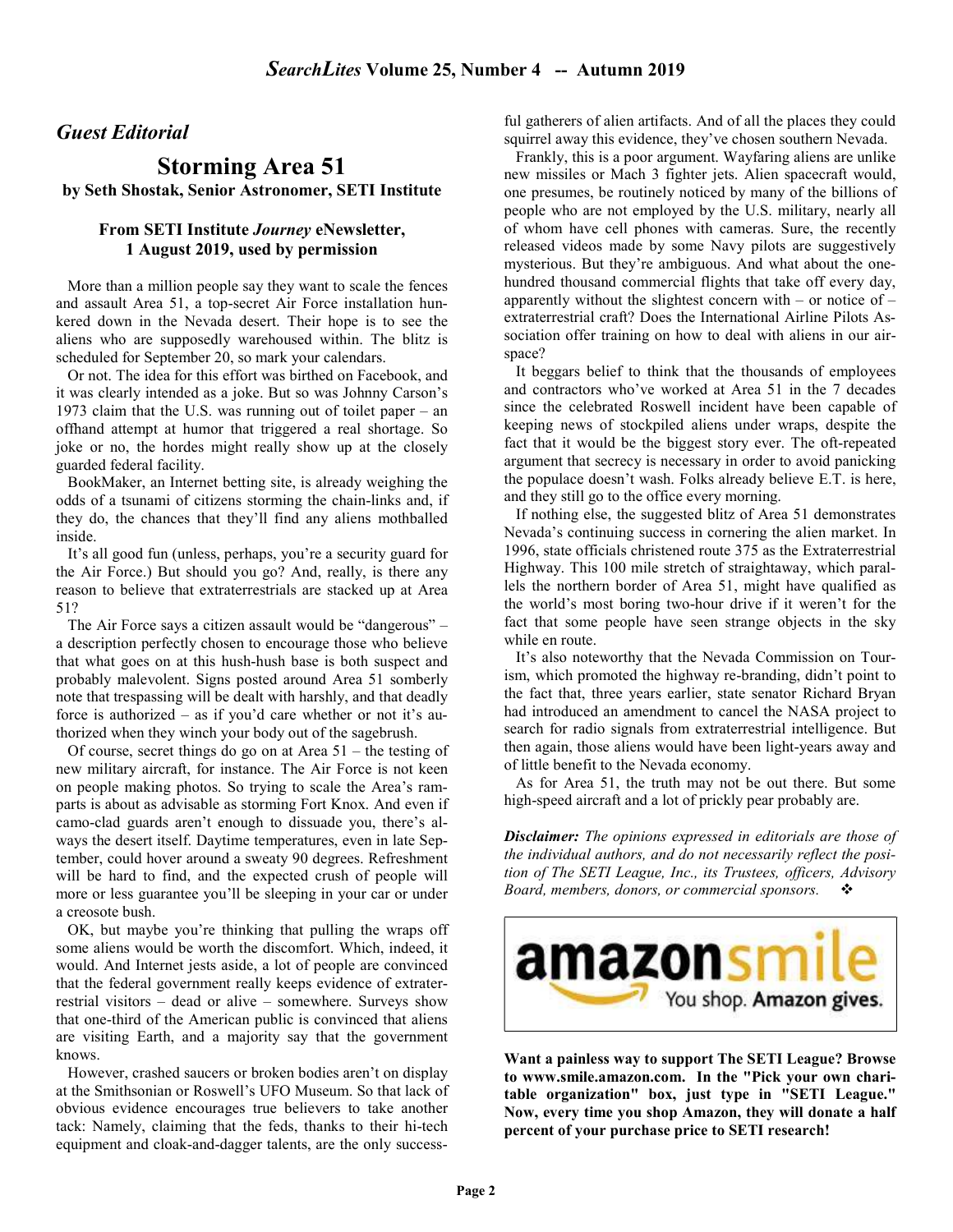## Event Horizon

SearchLites readers are apprised of the following conferences and meetings at which SETI-related information will be presented. League members are invited to check our World Wide Web site (www.setileague.org) under Event Horizon, or email to us at info@setileague.org, to obtain further details. Members are also encouraged to send in information about upcoming events of which we may be unaware.

September 13 - 15, 2019: Albicon 2019, Albany NY.

September 20, 2019: Storming of Area 51 (see Guest Editorial on previous page).

October 18 - 20, 2019: Capclave 2019, Rockville MD.

October 21 - 25, 2019: 70th International Astronautical Congress, Washington DC.

November 8 - 10, 2019: Philcon 2019, Cherry Hill NJ.

November 10 - 15, 2019: 6th Interstellar Symposium, Wichita, KS.

February 23 – 27, 2020: SPACOMM 2020, Lisbon Portugal.

April 26, 2020, 1300 EDT: Twenty-Sixth SETI League Annual Membership Meeting, Little Ferry, NJ.

May 22 - 26, 2020: Balticon 54 Baltimore Science Fiction society Annual Convention, Baltimore MD.

June 9 - 11, 2020: Global Space Exploration Conference, St. Petersburg, Russia.

July 29 - August 2, 2020: 78th World Science Fiction Convention, Wellington, New Zealand.

August 15 - 23, 2020: 43rd COSPAR Scientific Assembly, Sydney Australia.

August 29 - September 5, 2020: International Union of Radio Science General Assembly and Scientific Symposium, Rome Italy.

August 25 - 29, 2021: 79th World Science Fiction Convention, Washington, DC.

❖





Although he's normally more at home with a guitar, SETI League executive director H. Paul Shuch recently tried his hands at the Theremin. The results, he admits, were less than stellar.



SETI League executive director emeritus H. Paul Shuch and his son Curran Bailey wear matching shirts at one of Paul's recent SETI presentations.

<< SETI League members are encouraged to nominate SETI-relevant websites for our monthly SETI SuperStar Award. Nominating emails to our Awards Committee may be sent to: Awards at setileague dot org. Please be sure to indcate the URL of the candidate website you are nominating, and a brief explanation as to why you consider the site worthy of recognition.